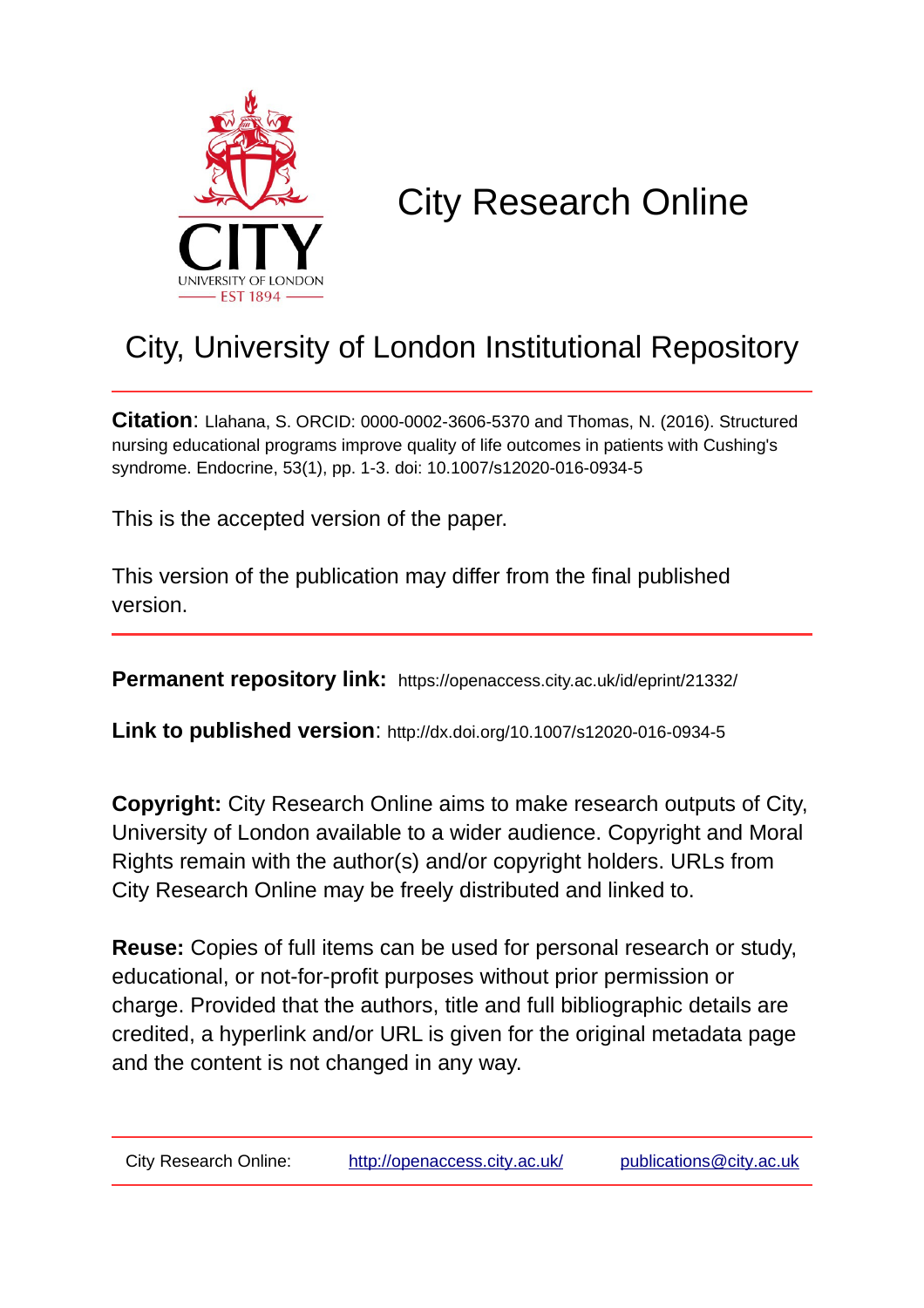| $\mathbf{1}$   | <b>Title</b>                                                                                |  |  |
|----------------|---------------------------------------------------------------------------------------------|--|--|
| $\overline{2}$ | Structured nursing educational programs improve quality of life outcomes in patients        |  |  |
| 3              | with Cushing's Syndrome                                                                     |  |  |
| 4              |                                                                                             |  |  |
| 5              | <b>Authors</b>                                                                              |  |  |
| 6              | Sofia Llahana, RGN, INP, MSc, DNSc                                                          |  |  |
| 7              | Consultant Nurse in Endocrinology, UCLH, London, UK                                         |  |  |
| 8              | Clinical Academic Fellow, Centre for Behavioral Medicine, UCL, London, UK                   |  |  |
| 9              |                                                                                             |  |  |
| 10             | Nicola Thomas RGN, BSc (Hons), MA, PhD (Professional Practice)                              |  |  |
| 11             | Associate Professor in Kidney Care                                                          |  |  |
| 12             | School of Health and Social Care, London South Bank University, London, UK                  |  |  |
| 13             |                                                                                             |  |  |
| 14             | <b>Address for correspondence</b>                                                           |  |  |
| 15             | Department of Diabetes & Endocrinology                                                      |  |  |
| 16             | University College London Hospitals (UCLH) NHS Foundation Trust                             |  |  |
| 17             | 3 <sup>rd</sup> Floor Central Wing                                                          |  |  |
| 18             | 250 Euston Road                                                                             |  |  |
| 19             | London NW1 2PG                                                                              |  |  |
| 20             | <b>UK</b>                                                                                   |  |  |
| 21             |                                                                                             |  |  |
| 22             | Email: sofia.llahana@uclh.nhs.uk                                                            |  |  |
| 23             |                                                                                             |  |  |
| 24             | Word count: 997 (excluding references)                                                      |  |  |
| 25             | Patients with Cushing's syndrome report impaired quality of life (QoL) even after           |  |  |
| 26             | biochemical cure and have worse QoL outcomes compared to patients with other pituitary      |  |  |
| 27             | adenomas [1]. A variety of physical, neuropsychosomatic, psychological and                  |  |  |
| 28             | sociodemographic factors have been found to influence QoL parameters in patients with       |  |  |
| 29             | Cushing's syndrome [1, 2]. A systematic review by Andela et al found that 6 out of the 8    |  |  |
| 30             | studies involving patients with Cushing's syndrome showed a positive effect on QoL          |  |  |
| 31             | following surgical or pharmaceutical interventions [1].                                     |  |  |
| 32             | Despite the well documented impaired QoL in patients with Cushing's syndrome, the           |  |  |
| 33             | prospective randomized study by Martinez-Momblan et al [3], discussed in this issue, is the |  |  |
| 34             | first to provide evidence of the positive effect of an educational intervention program on  |  |  |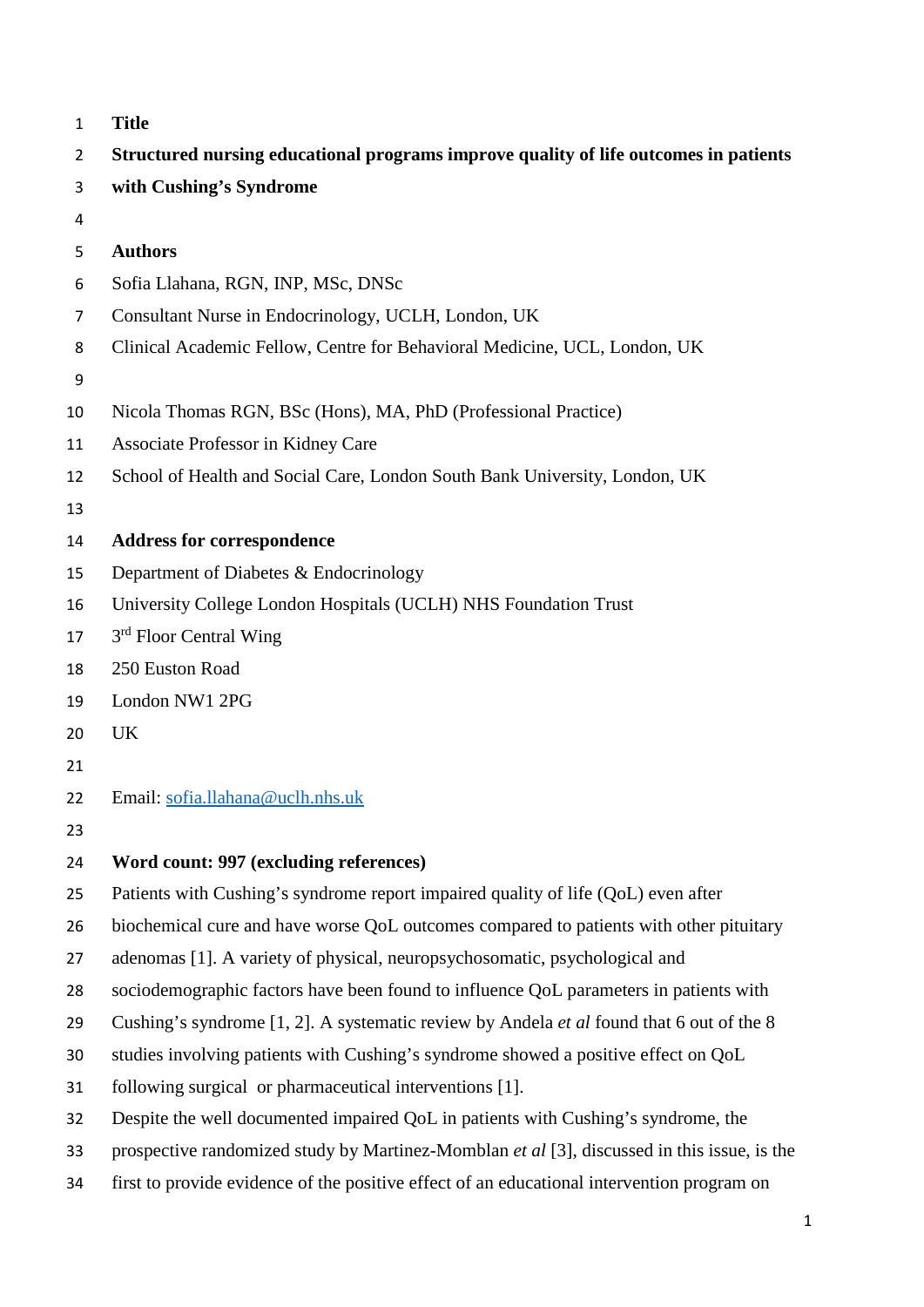patients' QoL outcomes, physical activity, healthy lifestyle habits, sleep patterns and

reduction in pain levels. Moreover, patients with Cushing's syndrome in this study

maintained improvements in QoL at 9 months post educational intervention [3].

Nursing educational programs which involved patients with Cushing's syndrome have been

documented since the early 1960's but focused mainly on the management of glucocorticoid

treatment and prevention of adrenal crisis. Kathleen Shea and colleagues developed a

structured educational program which also included a teaching guide for nurses to "…prepare

the patient to live intelligently with his regimen of hormonal replacement therapy in both

normal and emergency situations" (p. 82) [4].

A more recent study found that a nursing educational program delivered over a 3-hour group

11 meeting  $(N = 246; 71\%$  secondary adrenal insufficiency) showed significant improvement (p

< 0.05) at 6 months post intervention in patients' self-management skills to prevent adrenal

crisis [5].

Improved self-management skills for glucocorticoid replacement forms a cornerstone in the

care of patients with Cushing's syndrome who develop adrenal insufficiency and the above

studies emphasize the importance of patient education [4, 5]. However, these interventions

have a narrow focus and unlike the Martinez-Momblan *et al* study [3], they do not take into

consideration the patient's holistic self-management needs and QoL parameters.

Despite advantages of group educational programs and evidence from Martinez-Momblan *et* 

*al* [3] in improving QoL, one should not assume that this approach is suitable for all patients

- with Cushing's syndrome.
- Geographical dispersion, time/date restrictions when educational programs are delivered,
- literacy levels and patients' comfort levels of learning and interacting within a group may
- 24 often influence non-attendance. Response rates of 49% ( $N = 61$ ) [3] and 61% ( $N = 246$ ) [5]
- were achieved and it would have been useful for these studies to have explored why patients
- declined participation in the educational program.

We know that patients' ability to retain information following educational interventions

diminishes over time [6] and it is therefore crucial to provide "real time" access to

information and continuous reinforcement of existing knowledge.

Moreover, patients' readiness and motivation can influence the outcome of educational

programs on improving QoL parameters. A strength in Martinez-Momblan's *et al* study

regarding QoL outcomes was that patients with Cushing's syndrome entered the program

with strong motivation to complete all education sessions and to improve their health [3],

although one may also view this as limitation as it can skew the results.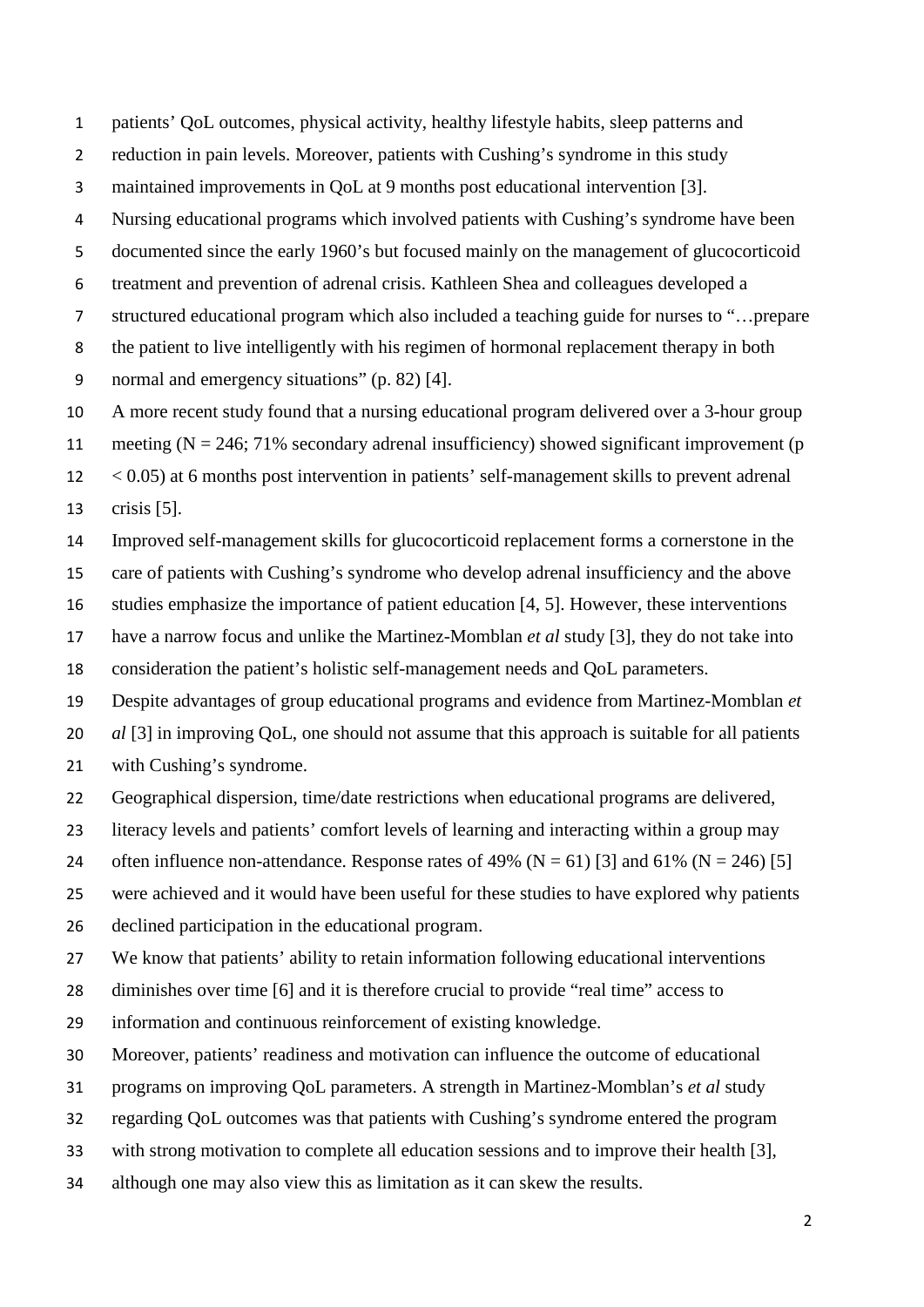Martinez-Momblan *et al* found lower number of unscheduled visits and acute hospital

- 2 admissions for patients in the intervention group compared to patients in the control group.
- More importantly, patients in the intervention group reported reduction in unscheduled visit

and acute hospital admissions post educational program compared to baseline [3]. This has

important implications in justifying health resources required to deliver intense educational

programs which can lead to improved QoL outcomes for our patients and lower cost for

- health services in the long run.
- A lack of reliable biochemical parameters to assess changes in QoL outcomes for patients

with Cushing's syndrome in remission and with hypopituitarism is a limitation compared to

other long term conditions. This is reflected in a study involving 102 patients with treated

Cushing's syndrome where 92% were biochemically cured but only 80.4% felt they had

achieved remission and continued to report impaired QoL [2].

However, there are validated questionnaires such as the CushingQoL [7] that can detect

improvement or deterioration in QoL and it is crucial that these are adopted in clinical

practice to evaluate outcomes of any educational programs.

Martinez-Momblan *et al* [3] provide the first piece in the puzzle of research evidence

supporting the need for nurse-led multidisciplinary educational programs in Cushing's

syndrome. However, there is urgency for further research to develop effective intervention

 programs which can improve QoL outcomes for patients with Cushing's syndrome and other pituitary conditions.

Educational interventions often lack theoretical underpinning which makes it difficult to

generalize findings and adopt their study design to other settings. A recent systematic review

into effective teaching strategies for patients with a variety of conditions, found that there

were challenges in evaluating the success of specific methods of delivery: details of the

educational intervention are not fully reported, and more importantly outcome measures are

26 not clearly articulated [8].

It is therefore important to adopt a clear theoretical framework which can guide robust

research methodology and explain the likely influences of educational interventions on QoL

outcomes. These programs should not only aim to improve patient's knowledge and self-

management skills but should also adopt psychosocial approaches to address patient

motivation, beliefs and illness perceptions [9].

Tiemensma *et al* found that patients with Cushing's syndrome in remission report more

negative illness perceptions compared to patients with other chronic conditions and these

were strongly related to impaired QoL [10].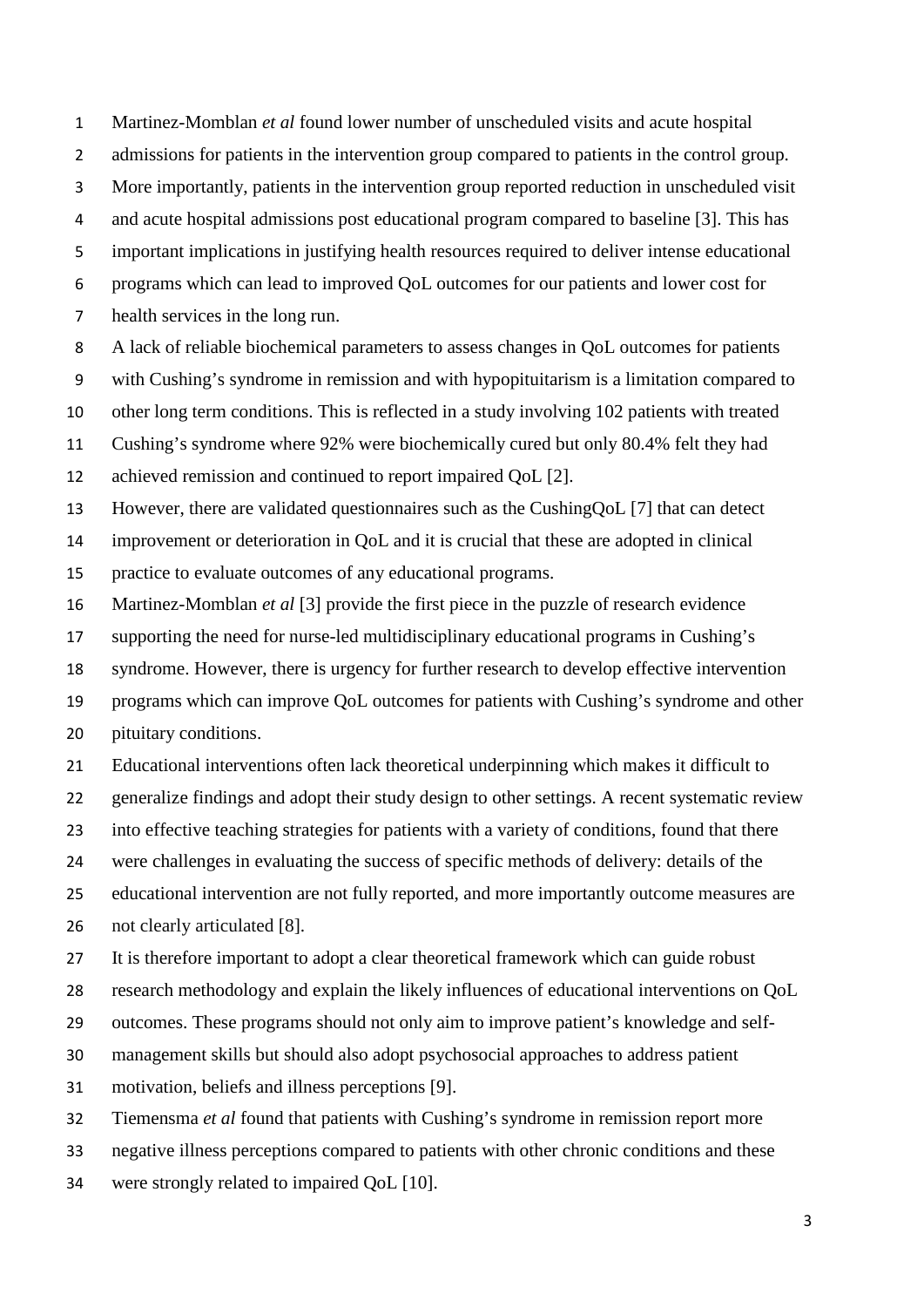| $\mathbf 1$    | As Friedman et al's systematic review suggested, specific individualized education should be |                                                                                          |  |
|----------------|----------------------------------------------------------------------------------------------|------------------------------------------------------------------------------------------|--|
| $\overline{2}$ | provided to patients rather than general information about their condition [8]. Education    |                                                                                          |  |
| 3              | should be structured (an ad hoc random question and answer sessions are not effective),      |                                                                                          |  |
| 4              | sessions should involve a variety of teaching strategies, and education for minority groups  |                                                                                          |  |
| 5              | should be culturally sensitive [8]. We need to be creative and eHealth educational programs  |                                                                                          |  |
| 6              | may present many opportunities to provide patients with "real time" structured education to  |                                                                                          |  |
| $\overline{7}$ | complement face-to-face care away from the traditional hospital setting.                     |                                                                                          |  |
| 8              |                                                                                              |                                                                                          |  |
| 9              | <b>Conflict of interest</b>                                                                  |                                                                                          |  |
| 10             |                                                                                              | S. Llahana has received unrestricted educational grants from Sandoz UK and               |  |
| 11             |                                                                                              | lecture/consultancy fees from Shire and MerckSerono.                                     |  |
| 12             | $\bullet$                                                                                    | N. Thomas has no conflict of interest.                                                   |  |
| 13             |                                                                                              |                                                                                          |  |
| 14             | <b>References</b>                                                                            |                                                                                          |  |
| 15             | 1.                                                                                           | C.D. Andela, M. Scharloo, A.M. Pereira, A.A. Kaptein, N.R. Biermasz, Quality of life     |  |
| 16             |                                                                                              | (QoL) impairments in patients with a pituitary adenoma: a systematic review of QoL       |  |
| 17             |                                                                                              | studies. Pituitary 18(5), 752-776 (2015)                                                 |  |
| 18             | 2.                                                                                           | A. Carluccio, N.K. Sundaram, S. Chablani, L.G. Amrock, J.K. Lambert, K.D. Post, E.B.     |  |
| 19             |                                                                                              | Geer, Predictors of quality of life in 102 patients with treated Cushing's disease. Clin |  |
| 20             |                                                                                              | Endocrinol (Oxf) 82, 404-411(2015)                                                       |  |
| 21             | 3.                                                                                           | M.A. Martinez-Momblan, C. Gomez, A. Santos, N. Porta, J. Esteve, I. Ubeda, I.            |  |
| 22             |                                                                                              | Halperin, B. Campillo, M. Guillaumet, S.M. Webb, E. Resmini, A specific nursing          |  |
| 23             |                                                                                              | educational program in patients with Cushing's syndrome. Endocrine (2015). doi:          |  |
| 24             |                                                                                              | 10.1007/s12020-015-0737-0                                                                |  |
| 25             | 4.                                                                                           | K.M. Shea, C.P. O'Connor, E.G. Karafelis, G.W. Thorn, G.P. Kozak, Teaching a patient     |  |
| 26             |                                                                                              | to live with adrenal insufficiency. Am J Nurs $65(12)$ , 80-85 (1965)                    |  |
| 27             | 5.                                                                                           | H.J.W.J. Repping-Wuts, N.M.M.L. Stikkelbroeck, A. Noordzij, M. Kerstens, A.R.M.M.        |  |
| 28             |                                                                                              | Hermus, A glucocorticoid education group meeting: an effective strategy for improving    |  |
| 29             |                                                                                              | self-management to prevent adrenal crisis. Eur J Endocrinol $169(1)$ , 17-22 (2013)      |  |
| 30             | 6.                                                                                           | I.A. Harsch, A. Schuller, E.G. Hahn, J. Hensen, Cortisone replacement therapy in         |  |
| 31             |                                                                                              | endocrine disorders - quality of self-care. J Eval Clin Pract 16(3), 492-498 (2010)      |  |
| 32             | 7.                                                                                           | S.M. Webb, X. Badia, M.J. Barahona, A. Colao, C.J. Strasburger, A. Tabarin, M.O. van     |  |
| 33             |                                                                                              | Aken, R. Pivonello, G. Stalla, S.W. Lamberts, J.E. Glusman, Evaluation of health-related |  |
|                |                                                                                              |                                                                                          |  |